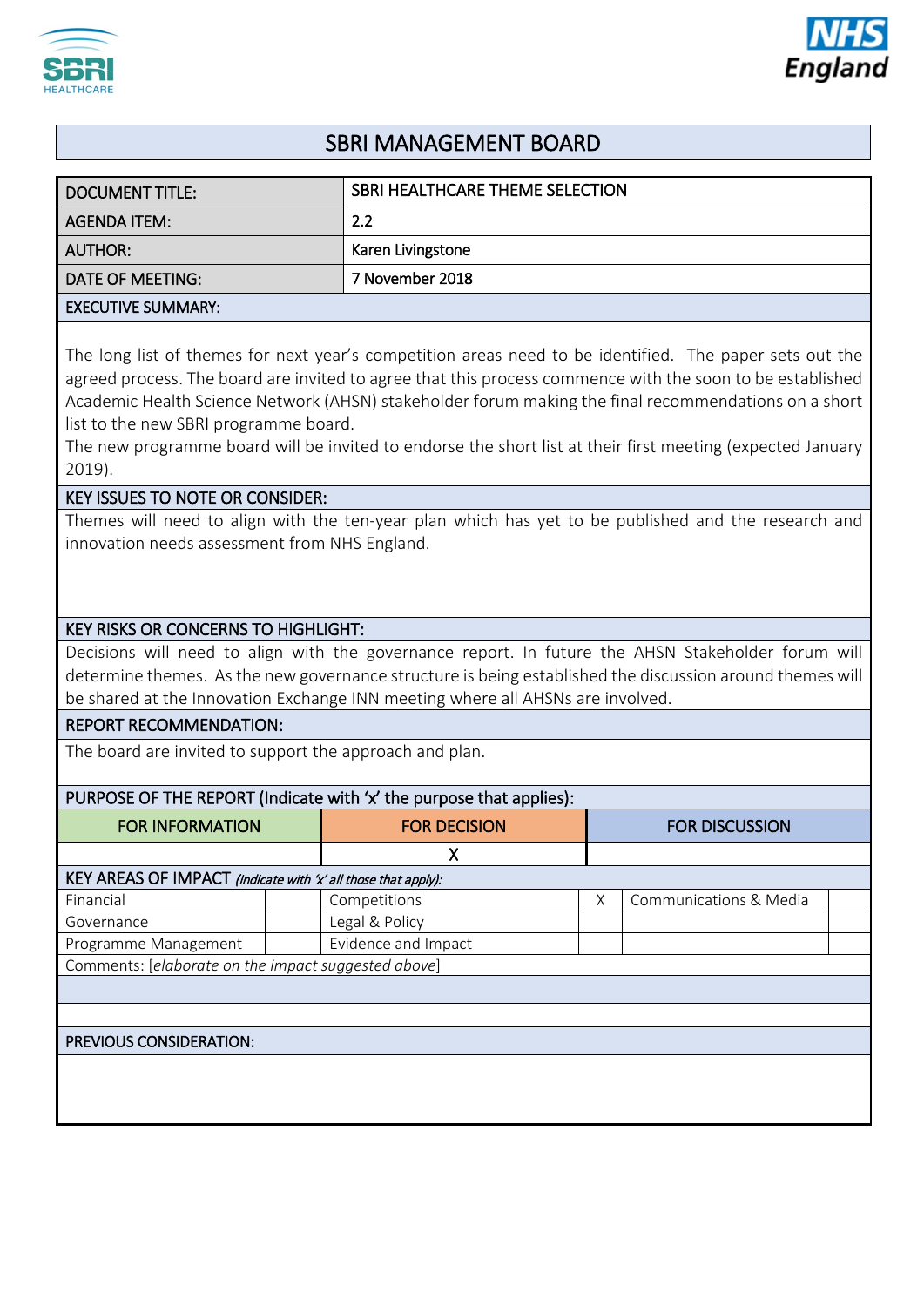#### **Theme selection process:**

The SBRI Healthcare programme has an established process for identifying themes for its competitions. The process seeks to triangulate the priorities of NHS England, the AHSNs and then cross reference these with industries' capacity to respond.

When considering these priority areas, the SBRI Healthcare programme will also cross reference with previously run competitions.

The process agreed operates with four levels of inputs setting the minimum criteria:

**Minimum requirement criteria 1:** NHS England - National direction of travel – all proposals will need to reflect the priorities set out in the long term plan when published.

**Minimum requirement criteria 2:** AHSN licence expectations – all proposals will need to fit with the AHSN licence exceptions – these reflect a need to support improvements for patients.

**Minimum requirement criteria 3**: All identified themes will underscore the need for efficiency and/or savings because of innovation activity.

**Minimum requirement criteria 4:** All identified themes will have been identified through the AHSN Innovation Exchange needs definition process (which should be informed by the NHS England needs identification process).

#### And further **desirable criteria inputs** to include:

- NHS England nationally identified priorities in any period including those identified by the National Clinical **Directors**
- Priorities identified by NIHR partners the Knowledge Transfer Networks (KTNs) the KTNs work closely with technology companies in a specified clinical area – as such they are well placed to understand where gaps in provision exist

Once themes are identified through this process and inputs are received then triangulation of these against the following areas will be undertaken:

- The UK market's ability to respond (assistance sought from Healthcare KTN)
- Previous competitions where recent SBRI Healthcare competitions have focused a similar area it may be appropriate to allow the previous competition winners to progress their solutions before new specifications are announced.

The board will also wish to note that the selection panels pay attention to the following crieria as set out in the competition guidance.

| <b>Criteria</b>                                                                                                          | Weighting (%) |
|--------------------------------------------------------------------------------------------------------------------------|---------------|
| What will be the effect of this proposal on the challenge addressed?                                                     | 15            |
| What is the degree of technical challenge? How innovative is the project?                                                | 15            |
| Will the technology have a competitive advantage over existing/alternate technologies that<br>can meet the market needs? | 15            |
| Are the milestones and project plan appropriate?                                                                         | 5             |
| Is the proposed development plan a sound approach?                                                                       | 10            |